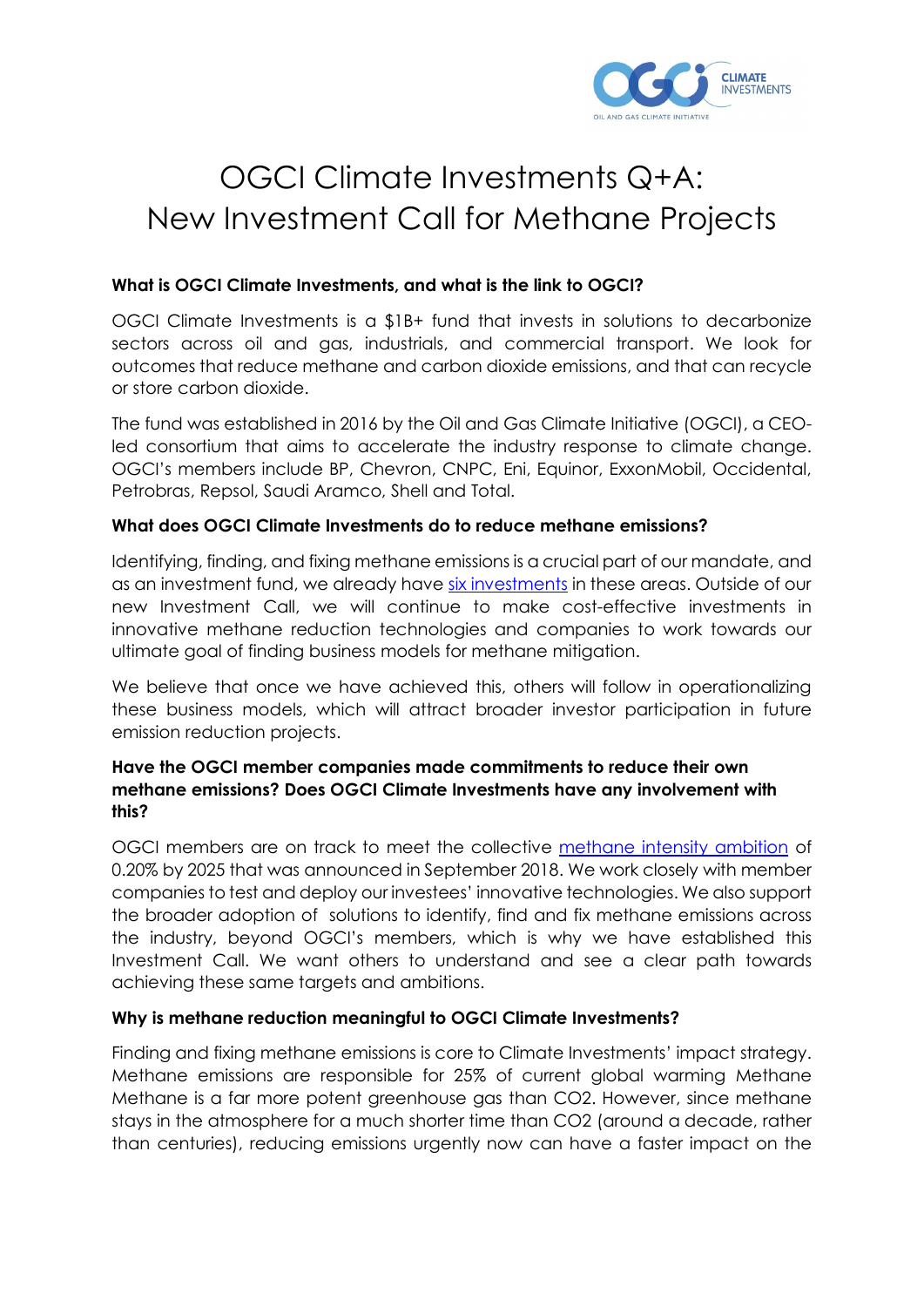

pace of global warming than other climate efforts.[1](#page-1-0) Reducing methane emissions – significantly and urgently – is essential if the world is to achieve the goals of the Paris Agreement.

#### **Has Covid-19 impacted efforts to reduce methane emissions?**

OGCI Climate Investments' commitment and ambition remain unchanged. We believe now is the time to fund creative financing solutions to continue efforts on methane mitigation, in some cases alongside other public and private Covid-19 recovery funds.

#### **What is an Investment Call, and what does it aim to achieve in this case?**

Our global Investment Call solicits projects that can demonstrate significant methane reduction at any point in the oil and gas value chain. We seek to invest in commercially and operationally viable projects that materially reduce methane emissions in oil and gas operations.

#### **What are the requirements for projects to be eligible?**

As well as being capable of achieving a significant reduction in methane, these projects must have proven technology and need to be both economic and operationally viable with existing customers (we are not a grant-making body), so that we can make commercial investments. However, outside of these considerations, we have no limitations on where it is in the value chain, whether it's upstream, midstream or downstream.

#### **What type of projects is OGCI Climate Investments looking for?**

Our Investment Call remit is broad because we believe that the wider the call, the more we will learn about how best to reduce methane emissions and the greater climate impact we will have. Successful project applications will demonstrate business models to serve customers that can be replicated.. Project proposals may include, but are by no means limited to, areas such as: reducing flare gas, venting and fugitives; complete combustion, and methane replacement in pneumatics.

#### **Are there target countries that are being prioritized?**

Our Investment Call is a global one, and we welcome applications from around the world. Eliminating methane emissions is a global challenge, and we have structured this Investment Call accordingly.

#### **How much is OGCI Climate Investments investing through this Investment Call?**

This is a new investment initiative, and we have not set any caps on the amount so that we can choose proposals based on value and impact.

<span id="page-1-0"></span><sup>&</sup>lt;sup>1</sup> M. Saunois et al, [Global Methane Budget 2020,](https://www.globalcarbonproject.org/methanebudget/20/files/GCP_MethaneBudget_2020_v2020-07-15.pdf) Global Carbon Project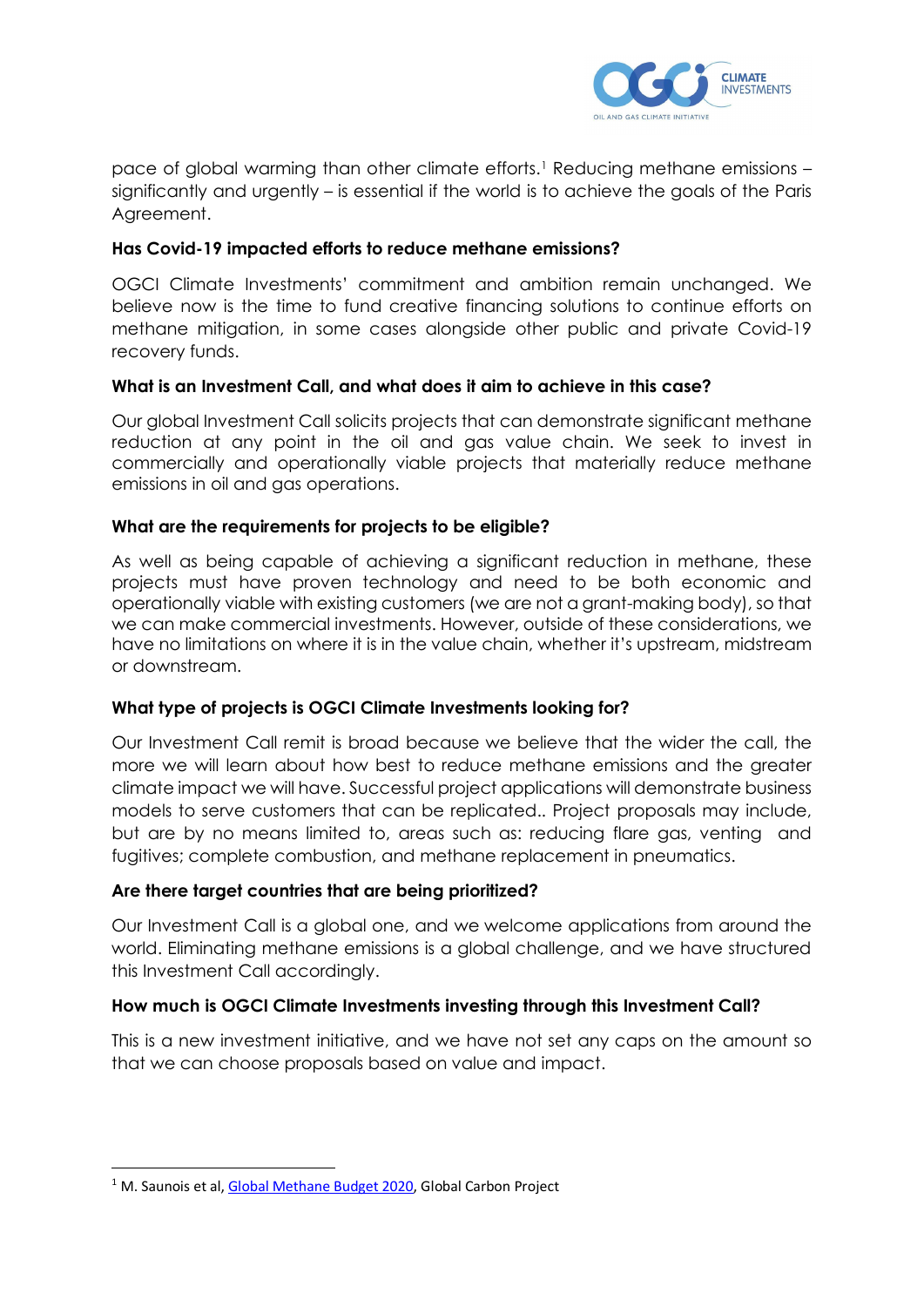

#### **Where are applications made?**

We accept applications through our website. The online application form can be found here: <http://info.oilandgasclimateinitiative.com/investment-call-form>

#### **When is the final date for submitting calls for proposals?**

We are accepting project submissions until September 14. We will look at all proposals as and when they come in.

#### **Are OGCI member companies involved in the call for projects?**

The Investment Call for viable methane mitigation projects is targeted explicitly at smaller oil and gas companies, which need financial support. We will not accept applications from projects in which OGCI's member companies are major players.